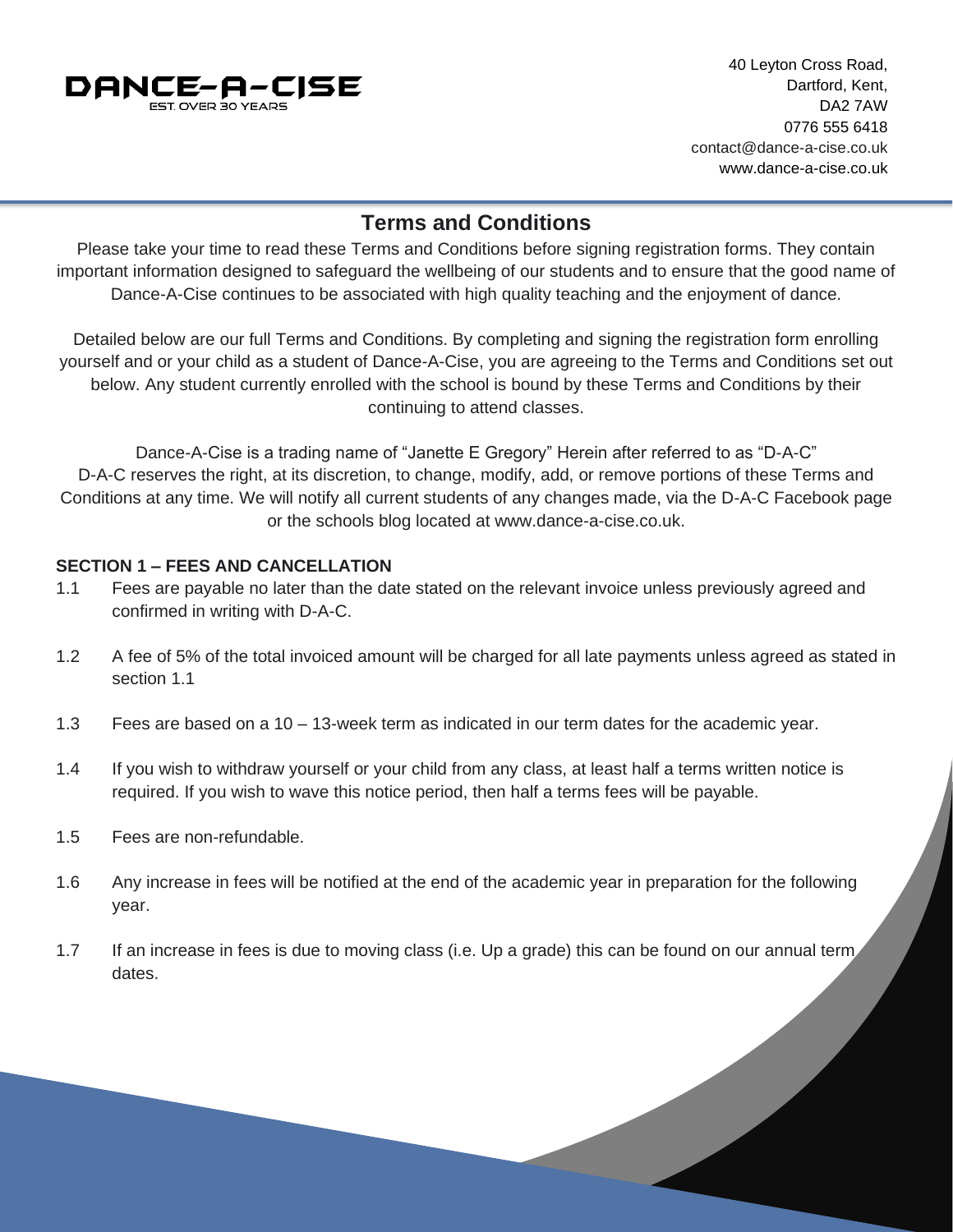

#### **SECTION 2 – METHODS OF PAYMENT**

2.1 Cheques made payable to "Dance-A-Cise"

2.2 Cash in an envelope clearly marked with the student's name and the amount enclosed.

### **SECTION 3 – TIMETABLE**

D-A-C reserve the right to alter / change the timetable without notice. Every effort will be made to facilitate all students.

#### **SECTION 4 – PHOTOGRAPHS AND VIDEOS**

The school will occasionally take photographs and video footage of students during class time for use in future marketing and publicity material. When registering with the school you will be asked to confirm you are happy with this. If you have any objections, please make sure to clearly indicate these on the form.

#### **SECTION 5 – CODE OF CONDUCT**

5.1 Students should arrive promptly, correctly dressed and attend classes regularly. This includes having long hair pulled back and securely fastened in a bun. This is for health and safety reasons.

5.2 Students participate at their own risk and are obliged to inform the staff of any existing injuries and conditions.

5.3 During class students are expected to listen and unnecessary talking is discouraged. Any student causing any type of disruption will be asked to leave or not participate in the class.

5.4 Students are obliged to take care of their own belongings. D-A-C do not accept any liability for loss or damage to belongings. Anything found will be placed in lost property.

5.5 Parents are responsible for their child's safety before and after class as well as time spent in any waiting rooms / areas. D-A-C cannot be held responsible for any student out of the studio.